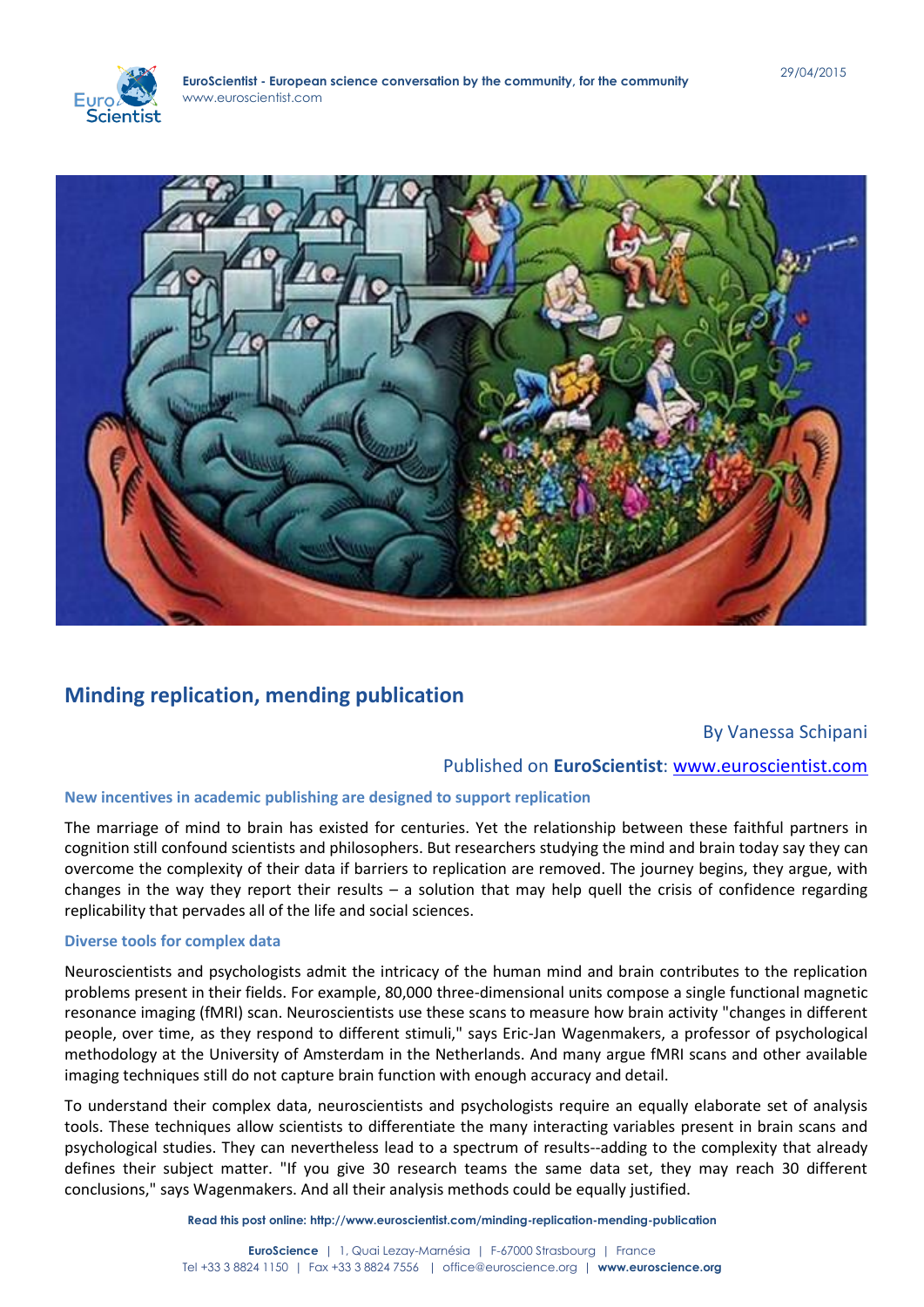

However, "if you can replicate a certain effect with multiple types of analyses, then it enhances the confidence in the finding," reasons Wouter Boekel, a PhD student at the University of Amsterdam, who co-authored [a replication paper](http://www.sciencedirect.com/science/article/pii/S0010945215000155) with Wagenmakers, published in *Cortex* in 2015. Unfortunately, researchers rarely use their diverse statistical techniques for replication, adds Wagenmakers.

In addition to expanding the array of tools available to cognitive researchers, the advent of computation also increased the efficiency with which researchers can do their analyses. Compared to the pencil and paper method of yesteryear, modern techniques process large amounts of data at lighting speeds. But the ease with which researchers can analyse data today also increases the likelihood that they will run multiple analyses until they find a 'positive' signal and tweak their initial hypotheses accordingly, says Katherine Button, a postdoctoral fellow in psychology at the University of Bristol, UK. Cherry-picking data and analyses and changing hypotheses after-the-fact falls under what scientists call 'questionable research practices.'

### **Publish or perish pressure**

But why are scientists engaging in such practices in the first place?

Like many tragic tales in science, the story of cognitive research's replication woes begins with the phrase, 'publish or perish.' "It's good to push people, but the publication industry has reached a frenzy and this has real drawbacks," says Wagenmakers. These drawbacks include classic disincentives for conducting robust and replicative research, adds Chris Chambers, a professor of cognitive neuroscience at Cardiff University in the UK.

In the rush to publish, researchers conducting studies in psychology and neuroscience favour small sample sizes because it expedites the experimental process, says Button. However, much cognitive research today centres on small and subtle effects. Combining small samples with small effects, studies that report a positive finding most likely found that effect out of luck. A researcher seeking to replicate these studies has two options: use the original sample size or substantially increase the sample size.

The first choice nearly guarantees a failed replication, says Button. To use a metaphor, it would be like attempting to find a needle in a haystack--twice. Increasing sample sizes is often not an option, as funds for this kind of research are scarce, adds Chambers. In sum, in addition to instigating behaviours that lead to false-positives--like tweaking hypotheses and cherry-picking analyses--the 'publish or perish' culture incentivises studies with small sample sizes. This, in turn, aggravates issues with the replication of true-positives.

#### **The irony of 'conceptual replication'**

In psychology, the phenomenon of 'conceptual replication' epitomizes the relationship between replication and the publishing culture in mind and brain research today. 'Direct replications' attempt to replicate the original hypotheses of a study as precisely as possible. In contrast, 'conceptual replications' transform the original experiment into novel research by testing slightly different variables.

However, "when researchers fail to show an effect, their explanation will be: it's obviously because we changed the experimental methodology, so you can never falsify any of the results," says Chambers. He claims the same phenomenon occurs in neuroscience, though psychologists openly defend these practices. Relying on conceptual replication is "deadly" to the reliability of his discipline, he argues, as many consider falsification the quality that distinguishes science from pseudoscientific endeavours, like astrology.

Chambers, also a section editor at the journal *Cortex*, argues researchers confusingly combine the merits of exploratory research, like novelty and creativity, with hypothesis-driven research, like confirmation and reliability. There are, he believes, at least two reasons for this: to maximize any possibility for publication and to "shoehorn" their research into a "one-size-fits-all" publishing model. But exploratory science masquerading as hypothesis-driven research, and vice versa, ends up stunting the reliability of mind and brain research, he says, as no work is ever directly replicated.